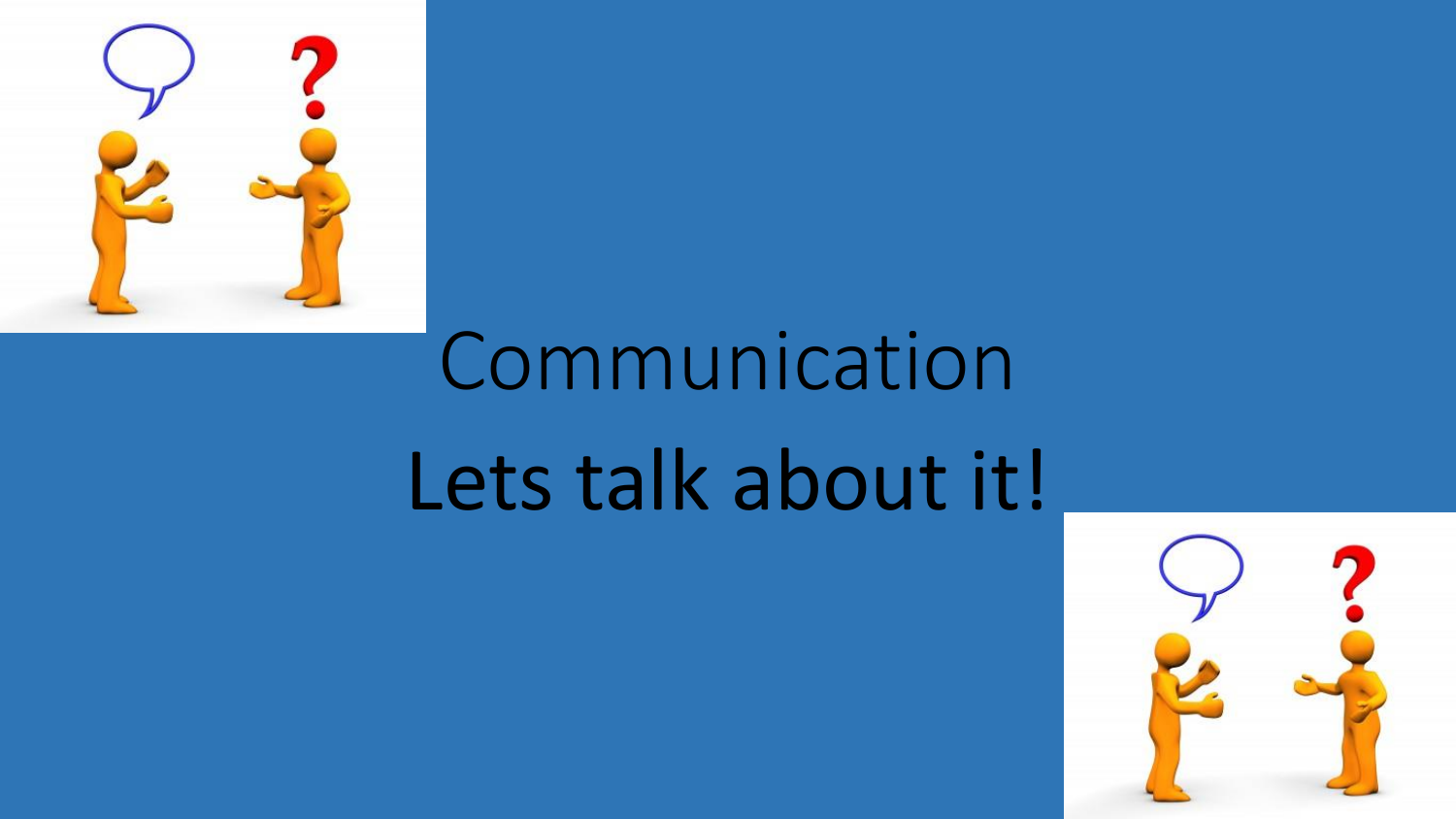## Employability skills

• On your table list as many skills you can think of that an employer would want.

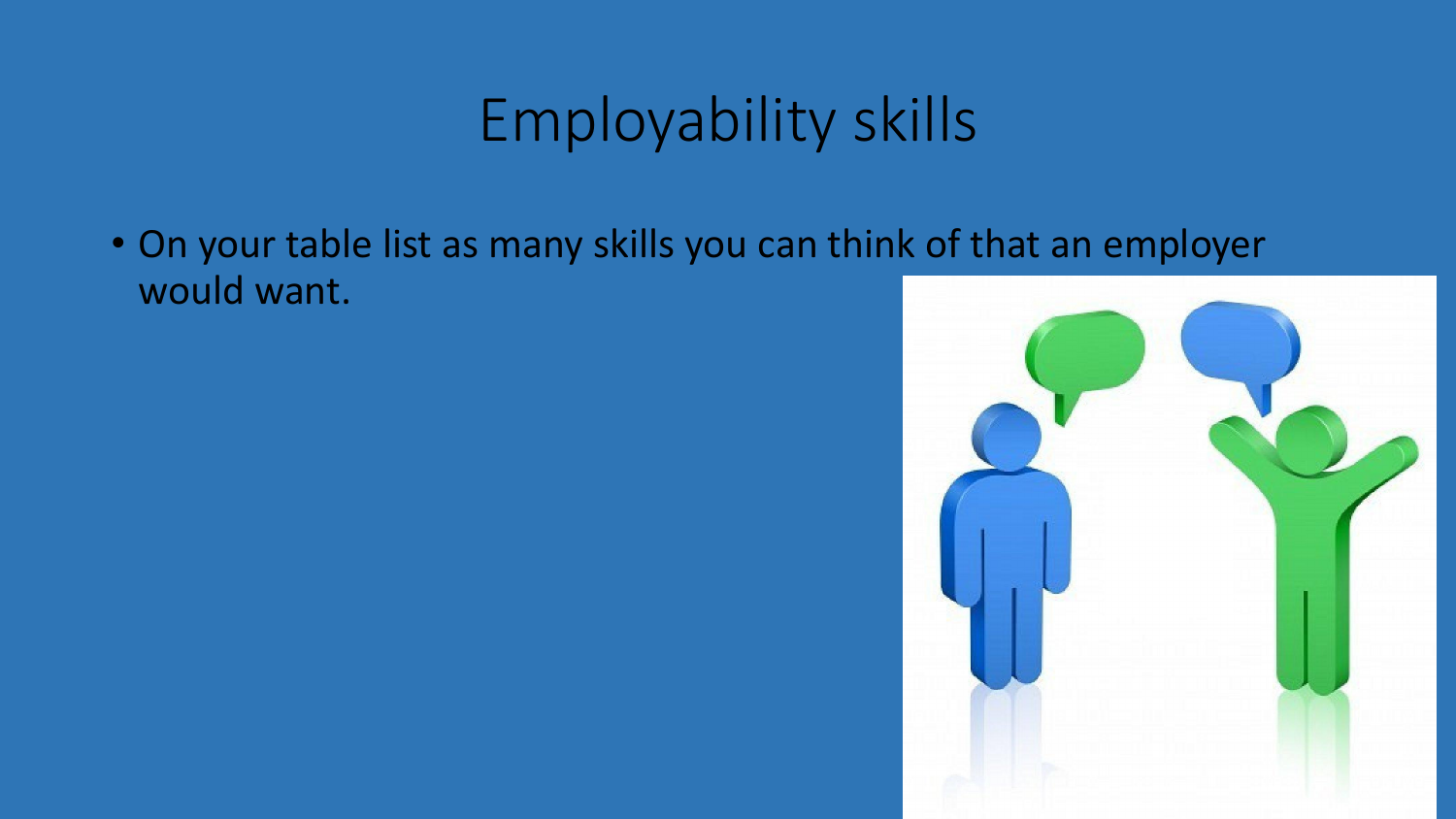# Employability skills

- Communication
- Willingness to learn
- Self manager
- Team worker
- Customer care
- Positive attitude
- Creativity
- Flexible working
- leadership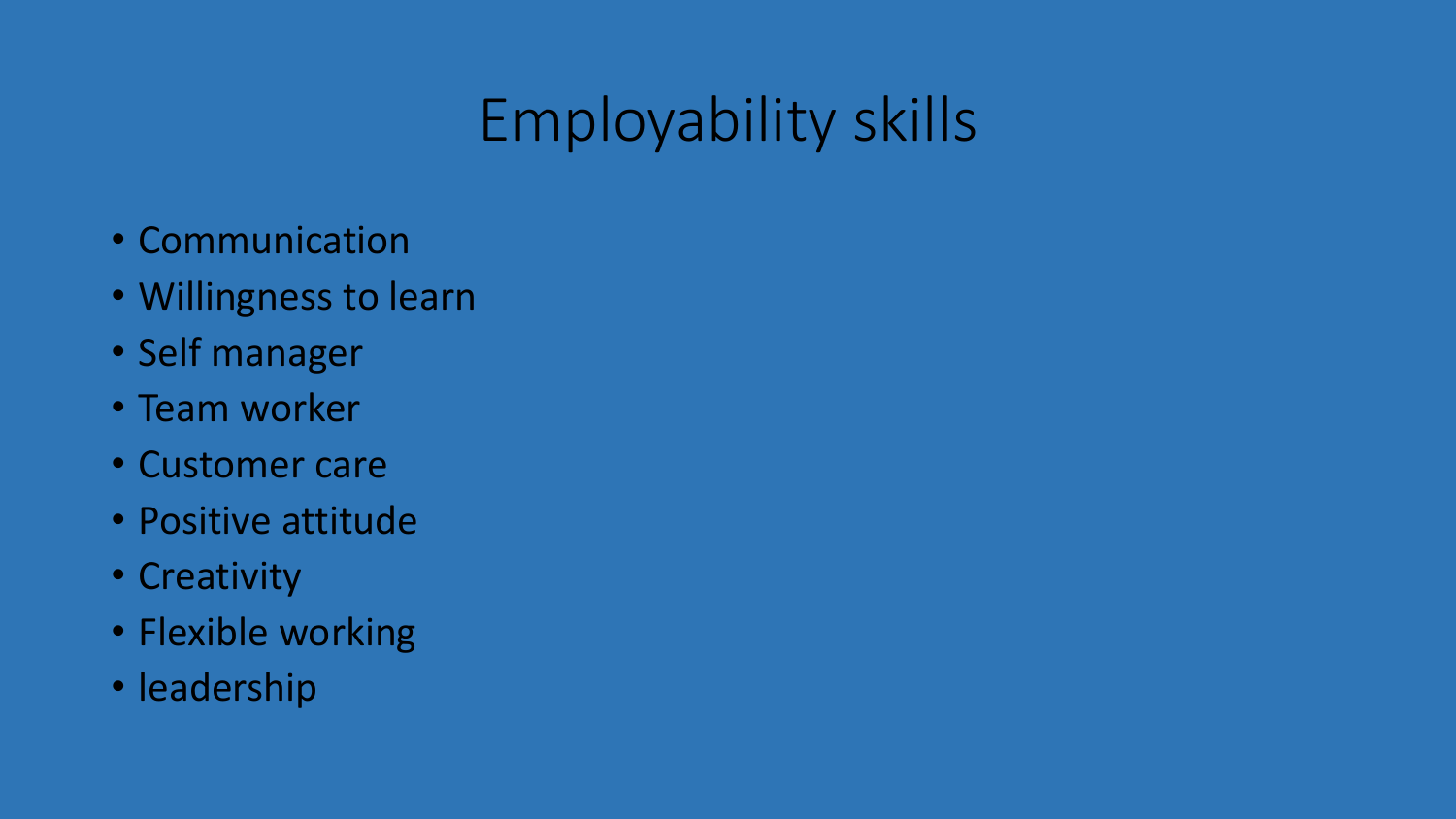## Employability Skills

• You will now be given one of the employability skills listed, you will have 5 minutes on your table to write down why you think this skill is important.

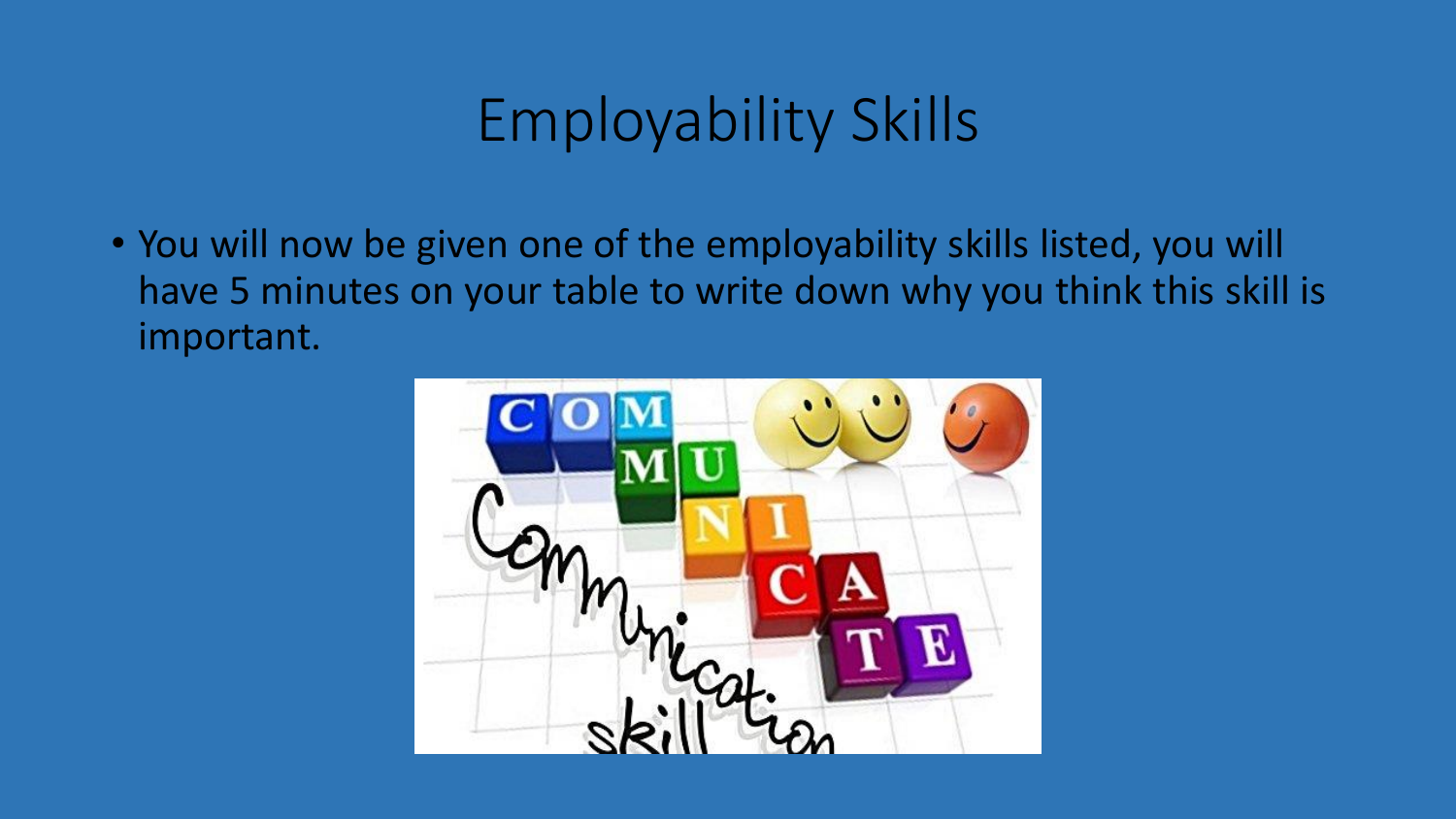#### Basic communication

- There are many ways to communicate with people , this will be by either VERBAL COMMUNICATION – using our voice or NON VERBALexpressing information through body language, there is also PHYSICAL COMMUNICATION – about touch and how we use our skills to enter a person's personal space.
- On your table list how to communicate effectively and how we communicate through body language.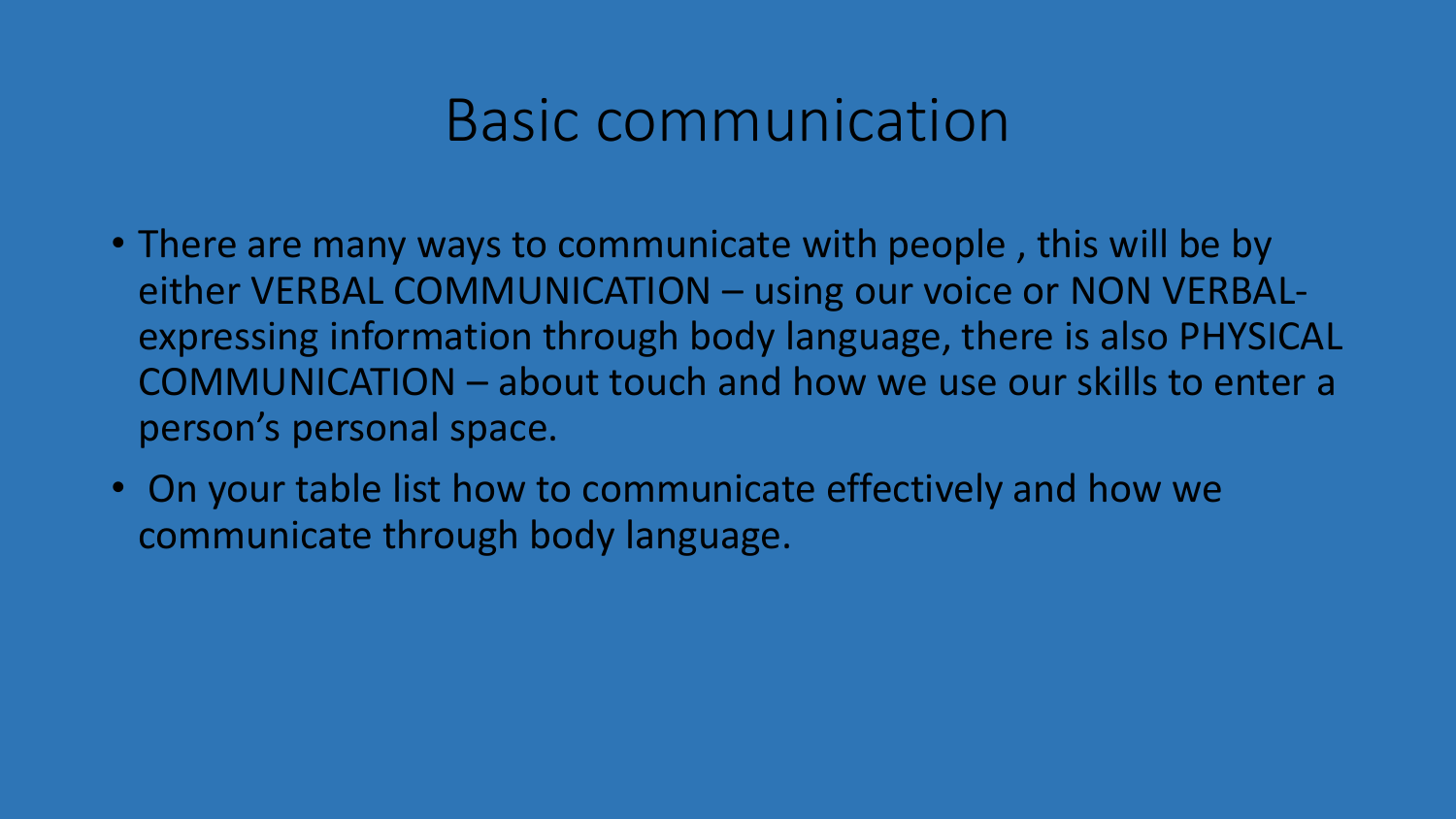## Open Questions

- Open questions can start with any of the following:
- Who
- What
- When
- Would
- Where
- How
- Any questions starting with these words will automatically encourage a person to give more information.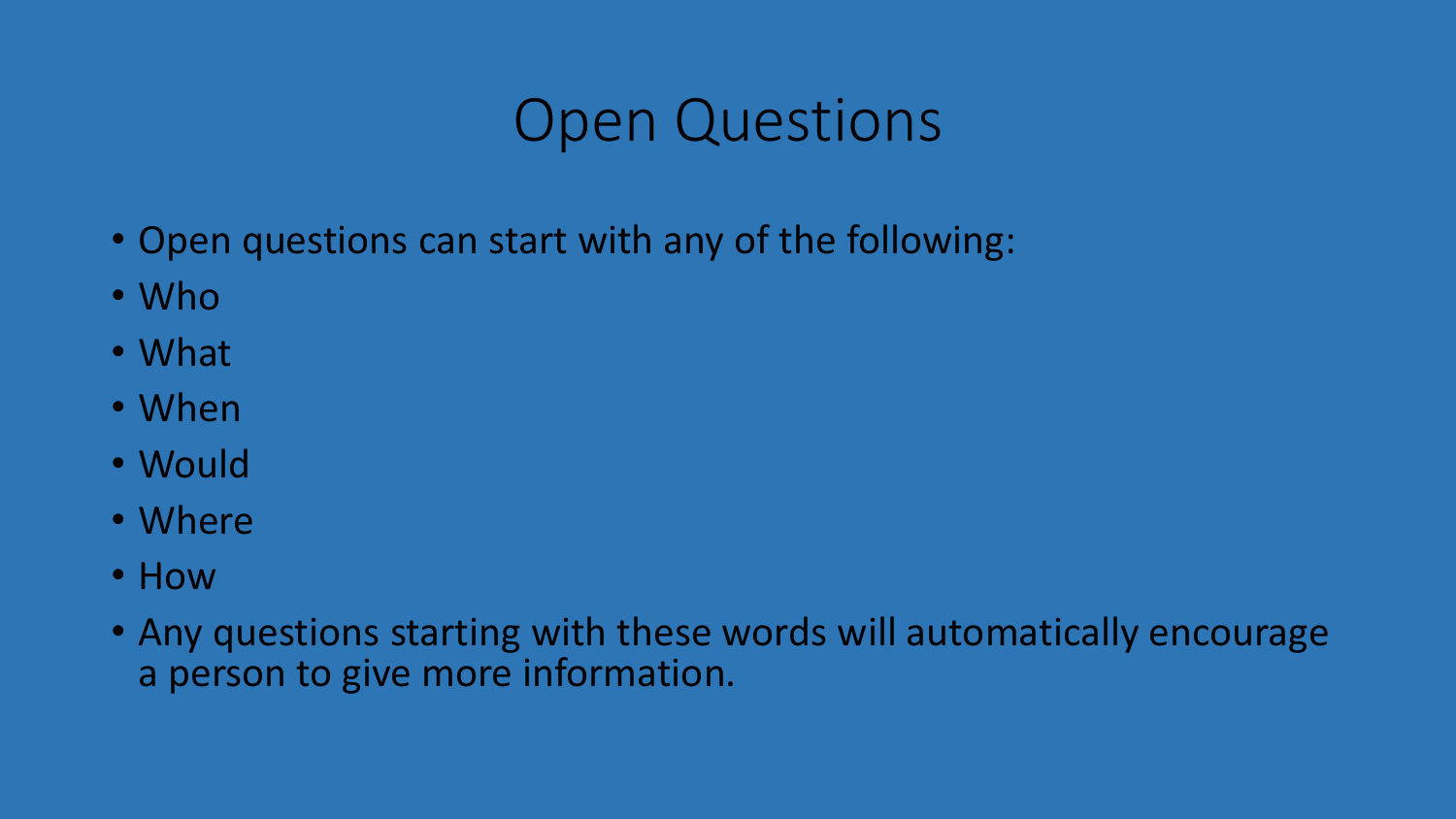### Closed Questions

- Closed questions are used to gain a limited amount of information, such as yes/no.
- In your groups provide a open and closed question that maybe asked during an interview.